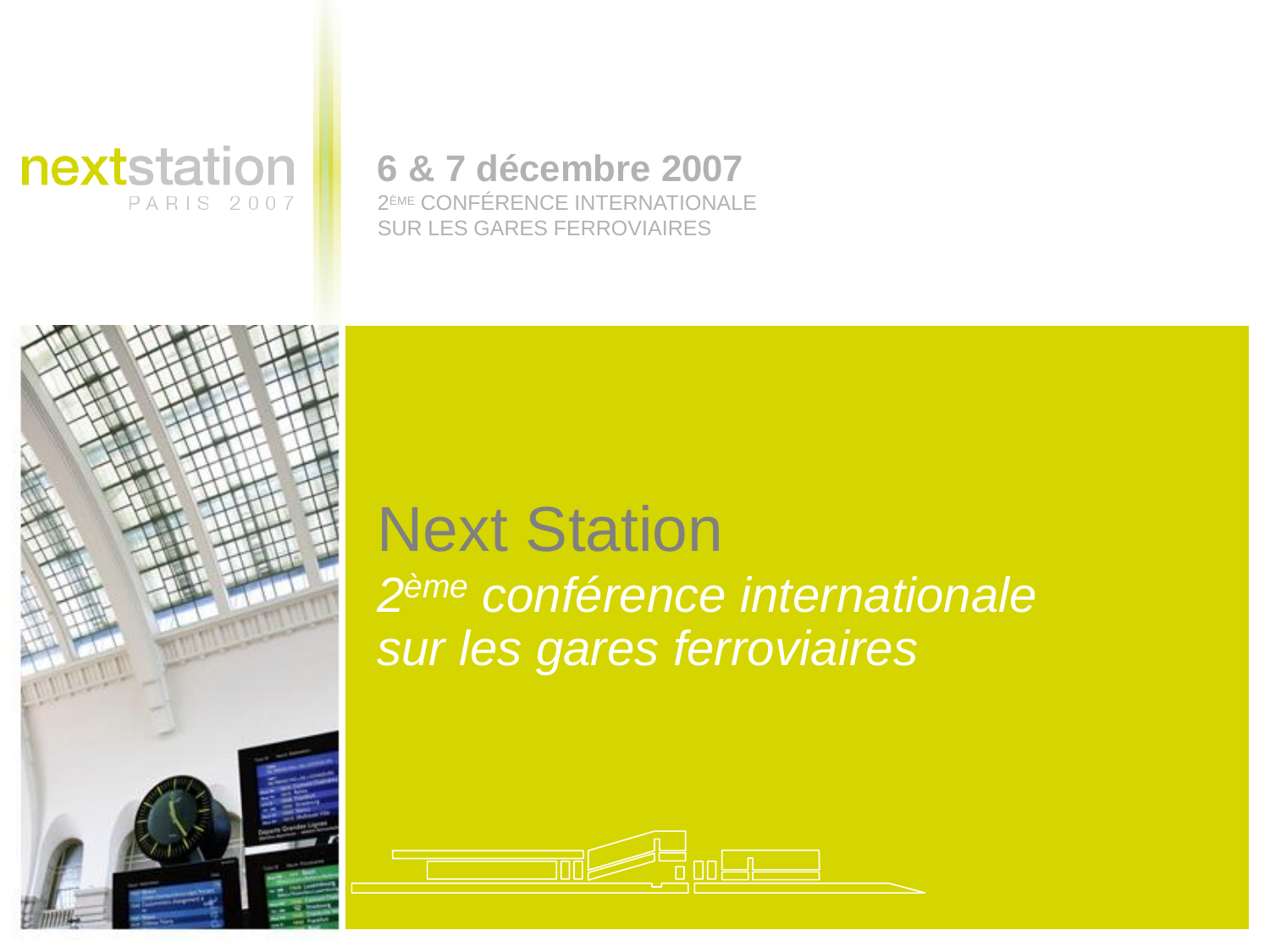

### **6 & 7 décembre 2007**

2ÈME CONFÉRENCE INTERNATIONALE SUR LES GARES FERROVIAIRES



# **Sustainable Development Perspectives in Train Stations**

**ERNEST Kamala Programme Officer United Nations Environment Programme (UNEP)** 

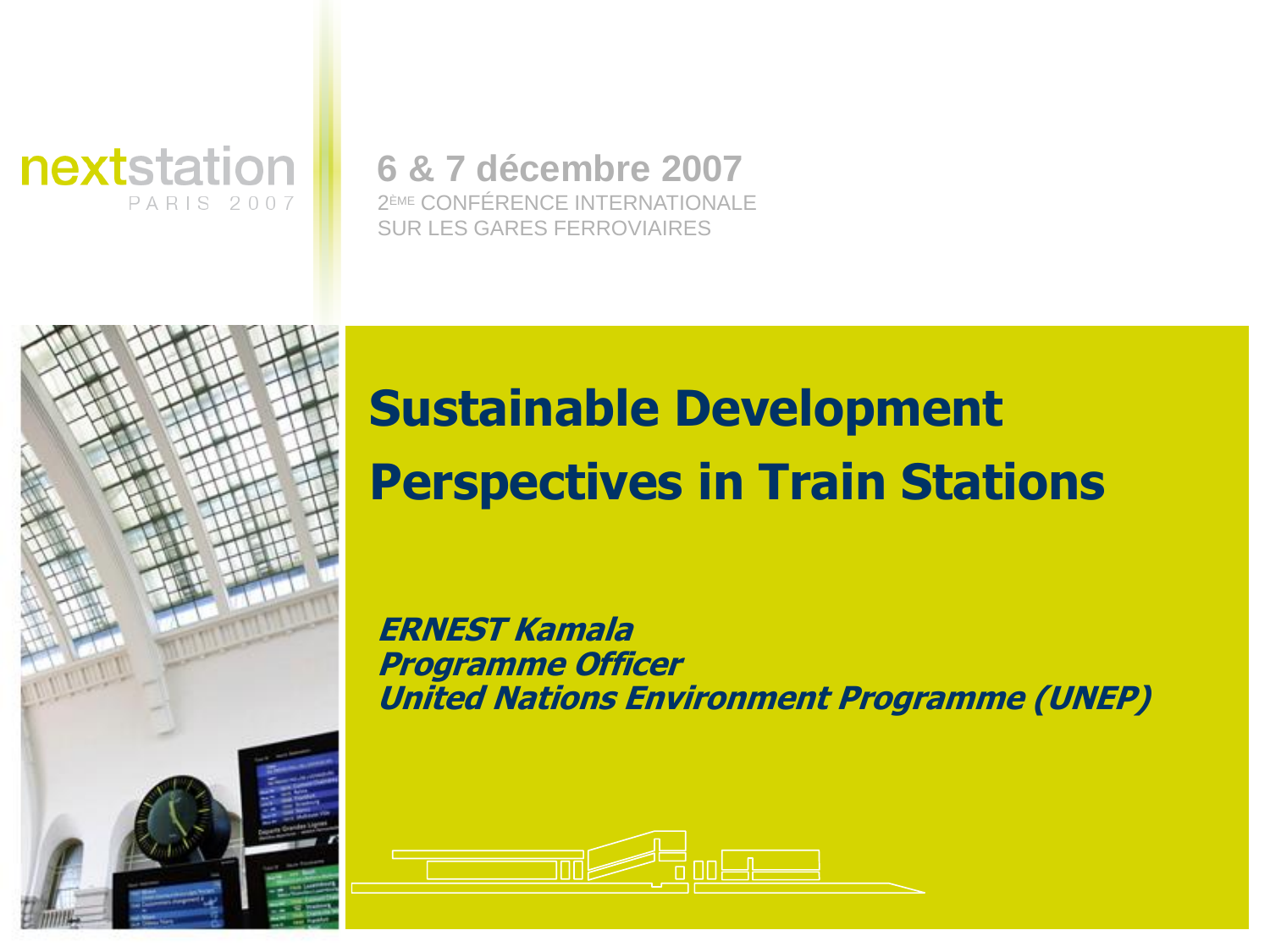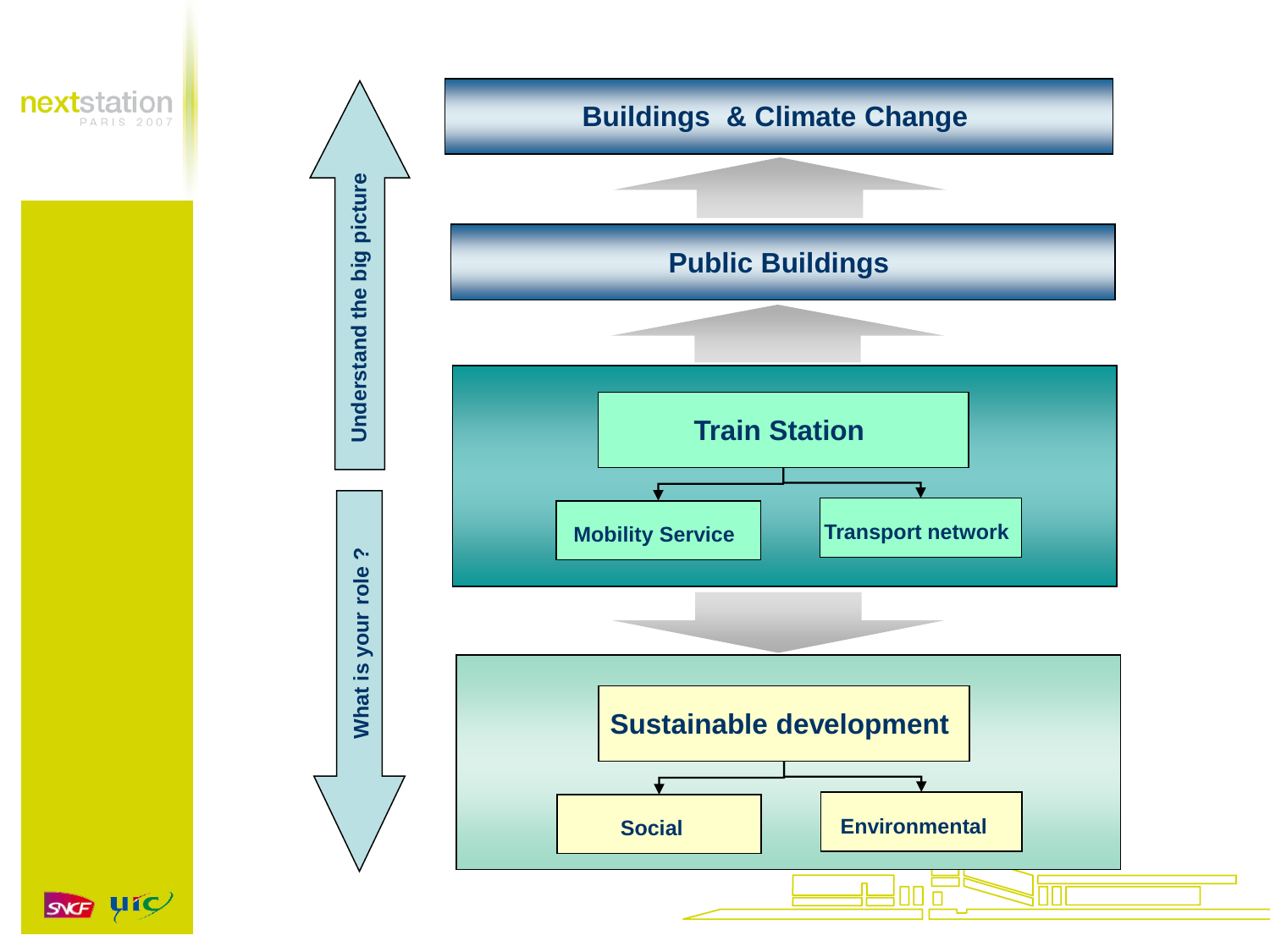# **next**station

# **The role of buildings in society**

- **Providing core services and functions in society (housing, work places, trade centers, health care, education, leisure, cultural profile etc**
- **5-15 % of direct employment**
- **Investment of US \$ 300 billion / annum (10% of GDP )**

#### **BUT………**

SHARE OF THE BUILT ENVIRONMENT IN RESOURCE USE



100 %

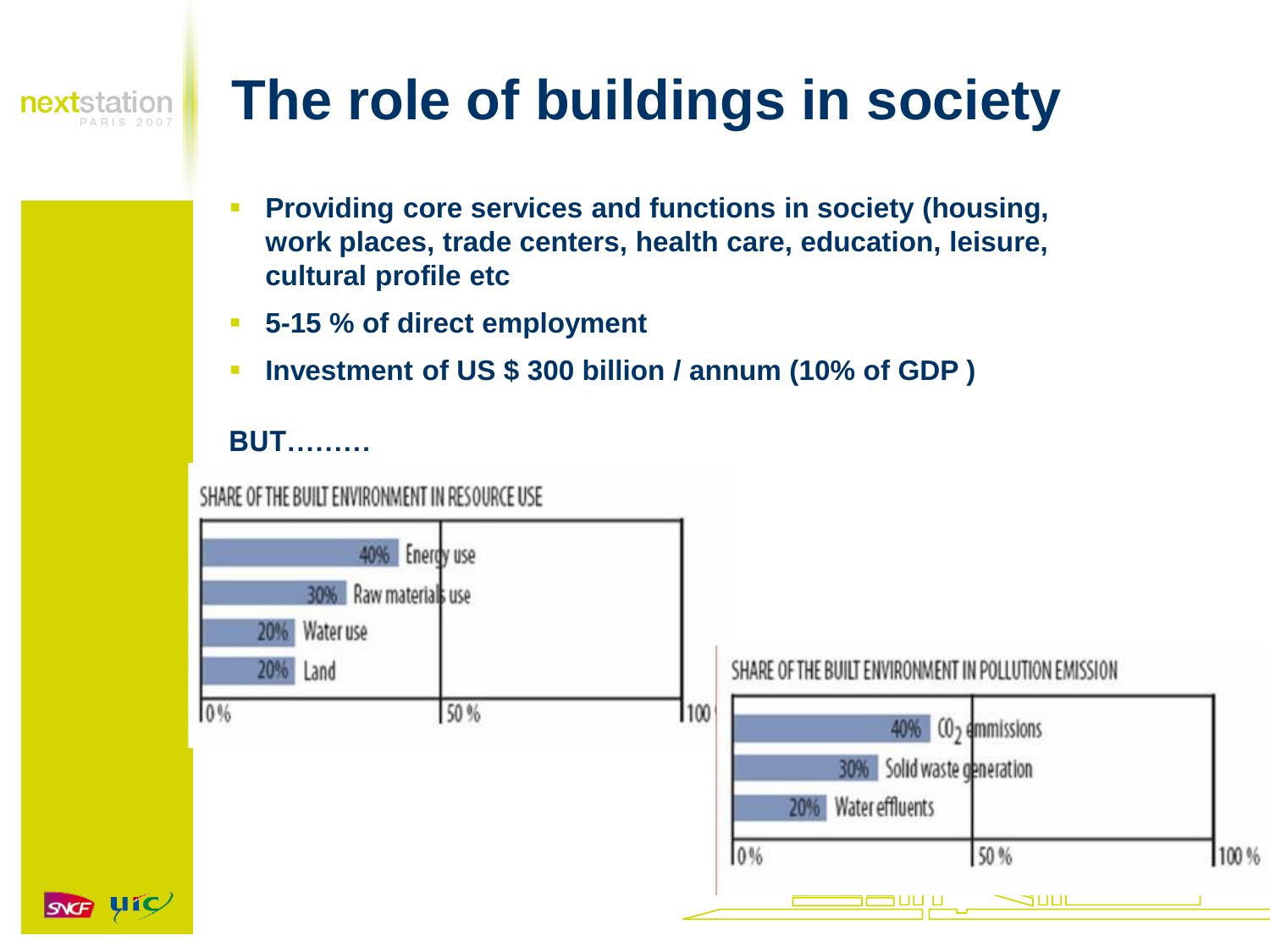

SNG UIC

#### **The life cycle energy use**

Energy is mainly used during the use of buildings, and only to a smaller part in manufacturing, construction and demolition of buildings.



#### Residential, Kuwait Commercial, India Residential, India Commercial, USA Residential, USA Heating Rural residential, China Cooling Urban residential, China Lighting Commercial, Australia **Water Heating** Residential, Australia Others Commercial, Canada Residential, Canada 0% 20% 40% 60% 80% 100%

#### **What energy is used for**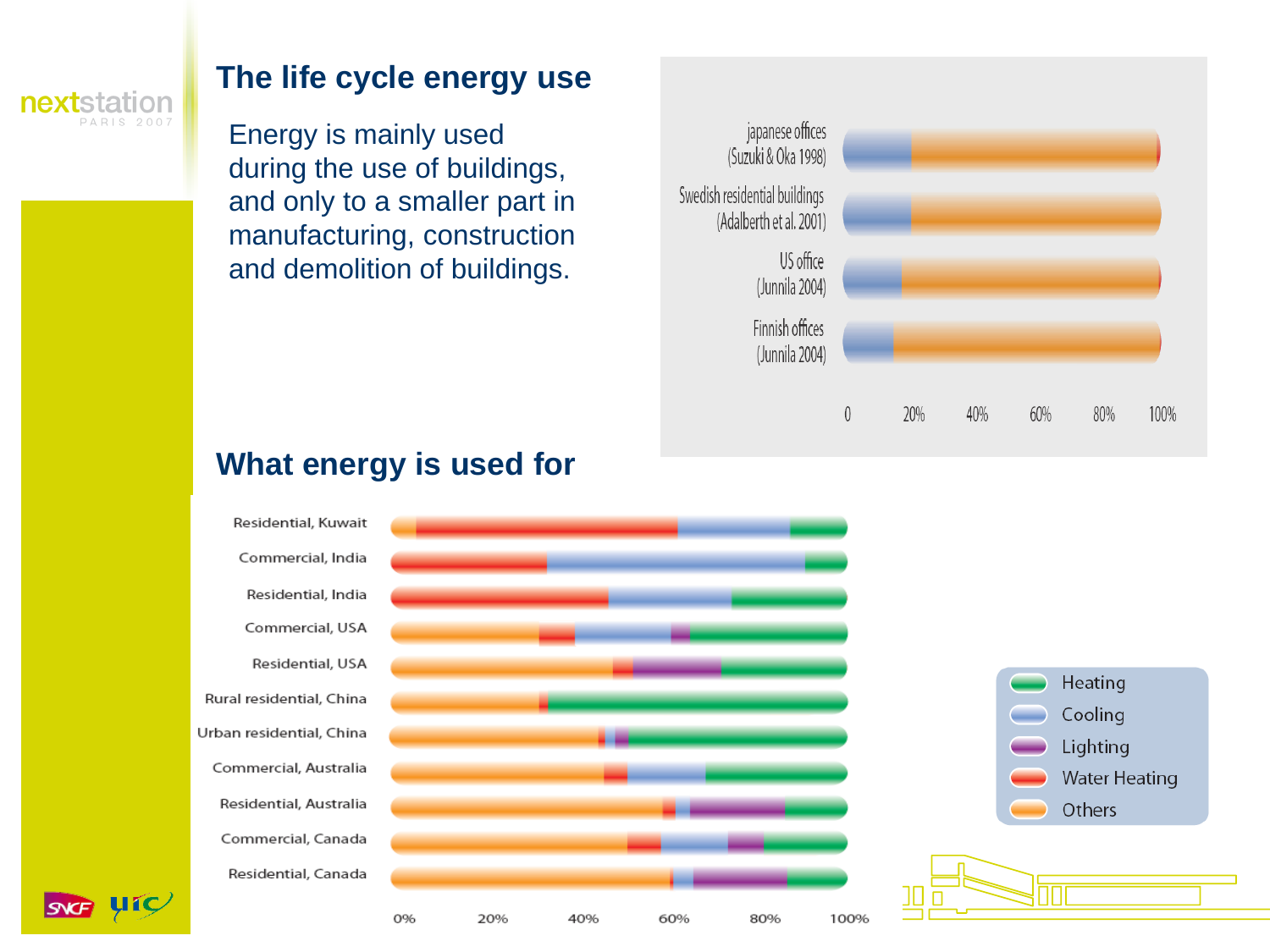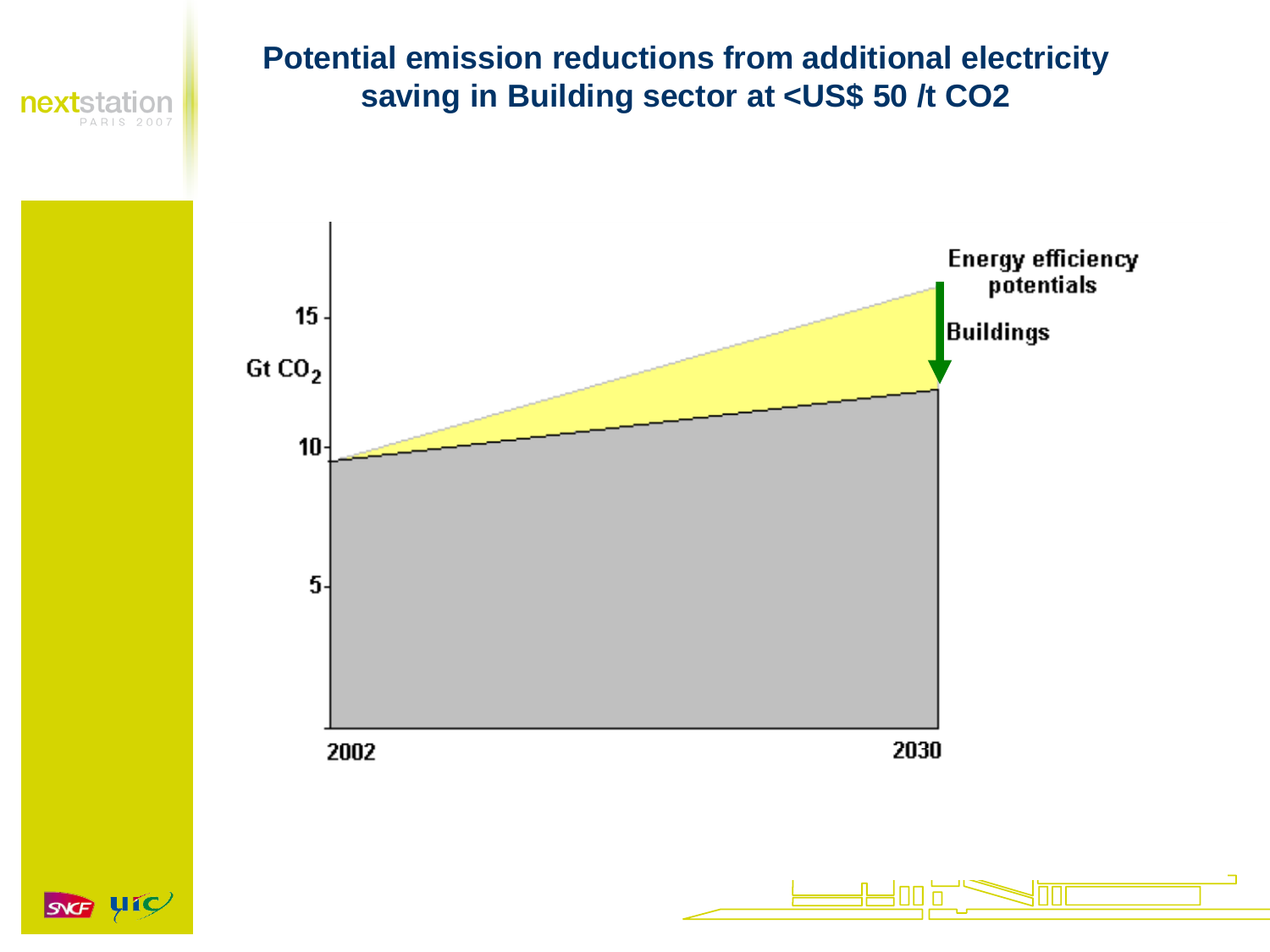# **The three big ones**

Energy efficiency in buildings can mainly be achieved through three areas of intervention:

#### **1. Building envelope**

(wall insulation, windows, doors, outside shading, orientation of building, floor mtrls. etc)

### **2 Energy systems**

(low energy HVAC, alternative energy sources, recycling heat/cool loads, high efficiency bulbs etc)

### 3. **Human behaviour**

(awareness and education, individual or automatic room controls for energy systems and lights, lazy fallback standard controls etc)

#### **Building EE models available : LEO, ZEO, Passive buildings**

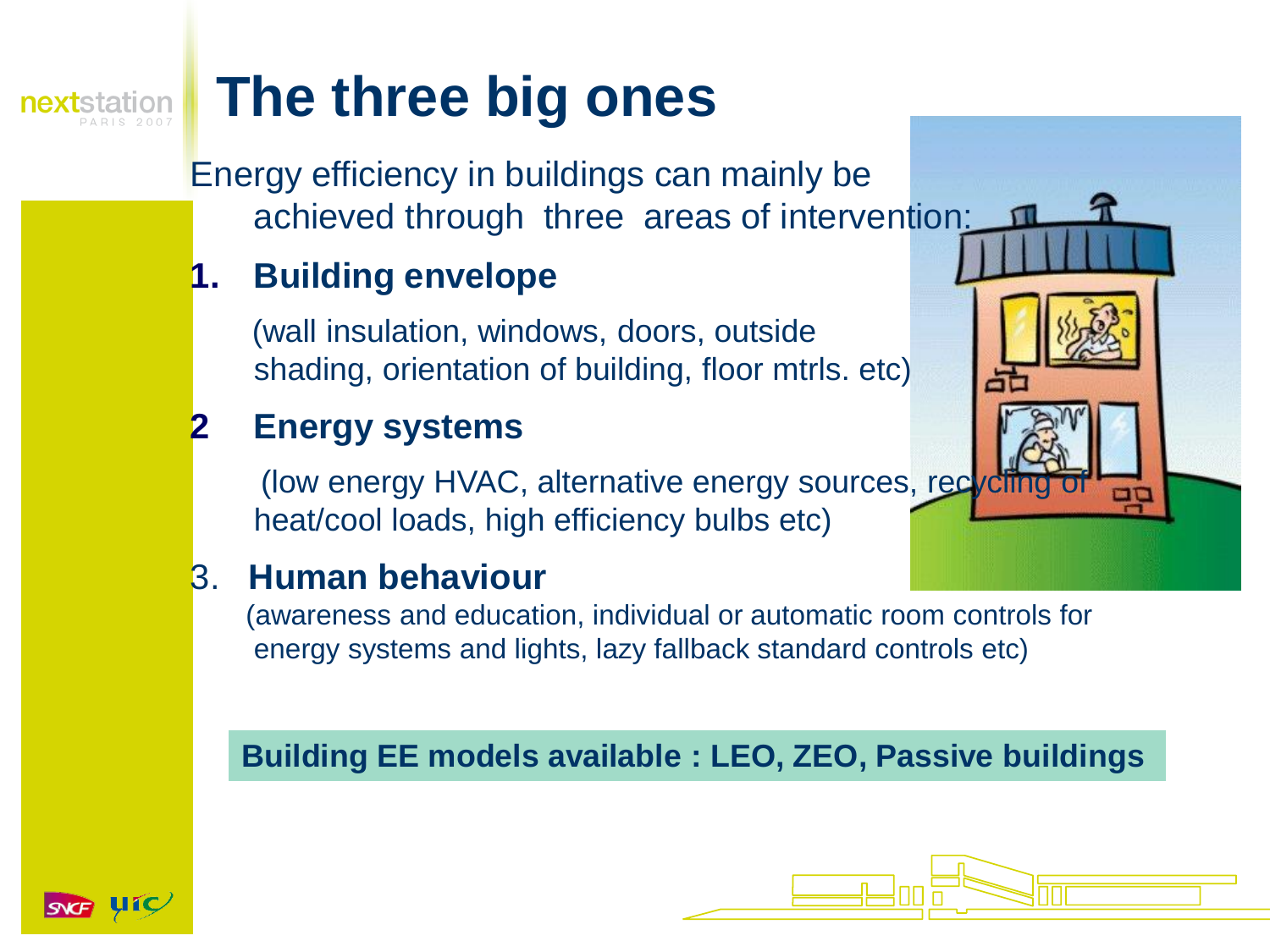nextstation PARIS 2007

# **Measure and improve your environmental performance every month**





Source : The Efficient Entrepreneur – A calendar for small and medium sized enterprises, <http://www.unep.fr/outreach/bi/efficient.htm>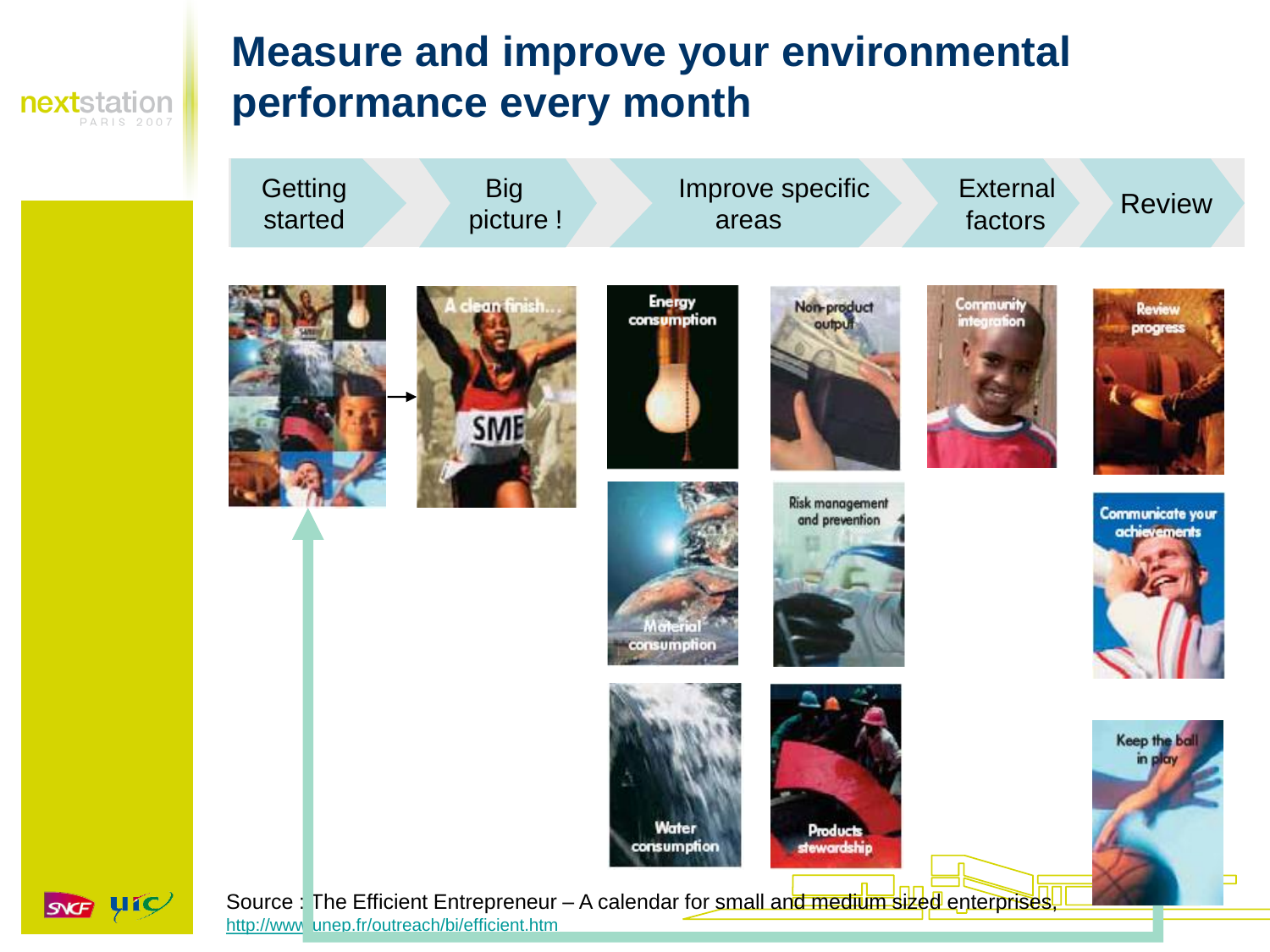

# **Sustainable Buildings and Construction Initiative (SBCI)**

- **Partnership between the Private Sector** and the United Nations (UNEP).
- Seeks to address common global challenges to sustainability in the B&C sector
- **EXECUTE:** Builds on synergies with other initiatives.

#### Focus Areas :

- 1. Climate Change: Qualify buildings and construction activities as eligible activities for support under the flexible mechanisms of the Kyoto protocol.
- 2. Economic incentives: Develop and promote economic incentives for a life cycle approach (LCA) in design, construction and financing of buildings, so as to create market conditions favourable to buildings that are optimized from a life cycle perspective.
- Define global SBC benchmarks to allow stakeholders to identify and quantify benefits from sustainable buildings



#### **Members**

- Ademe
- AF&PA
- Alma Stone
- Arcelor
- Bao Steel
- Broad Air Cond.
- BNP Paribas
- Corus Steel
- **City of Agadir**
- **City of Madrid**
- FIDIC
- **Gravel**
- **Hydro Aluminium**
- IISI
- ITACA
- **Monplaisir**
- **Lafarge**
- Lend & Lease
- **Martinet**
- ONEP
- Resilience
- Schneider **Electric**
- Skanska
- **Sinotech**
- US Green
	- Building Council
- WGBC

SNG UIC